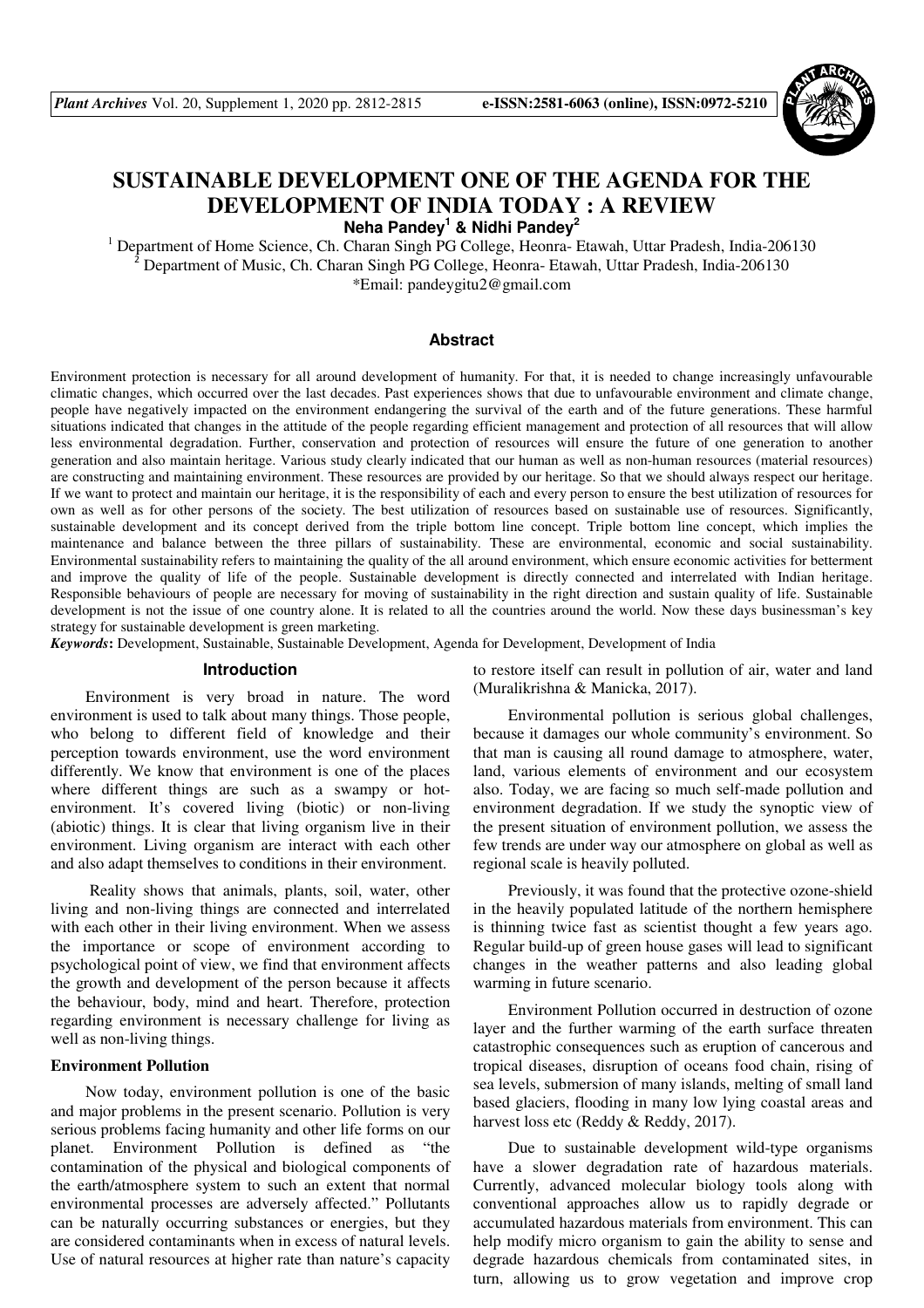productivity (Pandey & Singh, in Phytomanagement of Polluted Sites, 2019).

## **Sustainable Development**

Environment protection is necessary for all around development of humanity. For that, it is needed to change increasingly unfavourable climate changes, which occurred over the last decades. Past experiences shows that due to unfavourable environment and climate change, people have negatively impacted on the environment endangering the survival of the Earth and the future generations. These harmful situations indicated that changes in the attitude of the people regarding efficient management and protection of all resources that will allow less environmental degradation. Further, conservation and protection of resources will ensure the future of one generation to another generation and also maintain heritage. Various study clearly indicated that our human as well as non-human resources (material resources) are constructing and maintaining environment. These resources are provided by our heritage. So that we should always respect our heritage. If we want to protect and maintain our heritage, it is the responsibility of each and every person to ensure the best utilization of resources for own as well as for other persons of the society. The best utilization of resources based on sustainable use of resources. Sustainable development is directly connected and interrelated with Indian heritage. Responsible behaviours of people are necessary for moving of sustainability in the right direction and sustain quality of life.

Study indicated that this type of responsible behaviour that will ensure the long-term exploitation of resources, without jeopardizing future generations is considered within the concept of sustainable development evolving in the 70s and especially in the 80s of the last century. The concept of sustainable development is based on the concept of development (socio-economic development in line with ecological constraints), the concept of needs (redistribution of resources to ensure the quality of life for all) and the concept of future generations (the possibility of long-term usage of resources to ensure the necessary quality of life for future generations) (Klarin, 2018).

It is evident that sustainable development as a comprehensive process. Palmer refers to World Commission on Environment and *Development's* definition, which states that "*sustainable development* is a dynamic process designed to meet today's needs without compromising the ability of future generations to meet their own needs." Natural resources (land, Soil, Tress, Water, Pond *etc*) as well as human resources (Knowledge & Skill) should be sustained for future perspectives. Environment protection is fully depends on sustainable development and best uses of our resources. The key feature of sustainable development is consumption today with tomorrow's in mind.

It is a qualitative way to meet the socio-economic needs and desirable interests of living organism from seriously reducing the environment and its natural resources. Now days, various marketing practices are using natural resources of environment for business and profit orientation task.

## **Triple Bottom Line Approach of Sustainable Development**

Significantly, sustainable development and its concept derived from the triple bottom line concept. Triple bottom line concept, which implies the maintenance and balance between the three pillars of sustainability. These are environmental sustainability, economic sustainability and social sustainability. Environmental sustainability refers to maintaining the quality of the all around environment, which ensure economic activities for betterment and improve the quality of life of the people.

In other place, social sustainability refers to ensure equal human rights, equal opportunity for man and women, preservation of cultural identity, respect for cultural diversity and both sex, religion and caste etc. In the context of economic sustainability, it's focused on necessary action taken to maintain material along with human resources, which occupied the income and economic status of human beings. Balance between these three pillars maintain and sustain our living environment and also achieve the goal of sustainable development.

Every pillar has its own importance. The progress and process of achieving its goal, we must respect all pillars. All pillars are combination of sustainable development. Without any one it is not possible to protect our environment and quality of life of the people. These are the key elements of our whole environment.

The interrelation between environment, economic and social sustainability are very complicated process and affect the whole society. Scholars of this field clearly know that triple bottom line pillars are interconnected and interrelated.

As we know that changes always occurs in the society because it is continuous process. Now a day, global population, industrialization and urbanization are the main constraints of all around development of the society.

A study shows that in the past few decades, the world's ecosystems were able to absorb the ecological damage resulting from extensive industrialization and development. However, with the rapid increases in global population and industrialization, as well as enhanced demands on natural resources such as fresh water supplies, the earth is no longer able to sustain a healthy and balanced ecosystem (Laboy *et al*., 2008).

It is not possible to solve the environmental degradation problems, immediately because it is collective work of people. For that cooperative and coordinative approach is needed to solve the environmental problems. Governmental and non-governmental organizations are focusing the importance of sustainable development regarding environment protection. There are lot of cooperative companies currently act and communicate based on their triple bottom line performance which are related to environmental, economic and social aspects of life of the people. As educators and scientists, there is a need to follow the rules and regulation of environment protection by keeping in mind the larger view to help and improve the overall health of the society in which we live.

Therefore, management and protection towards environmental degradation, it is necessary to sustain all these pillars of the society.

## **Sustainability as a Key Issue of Environmental Protection and Climate Change**

Sustainable development is one main issue concerns the substitutability of capital. The capital is classified into three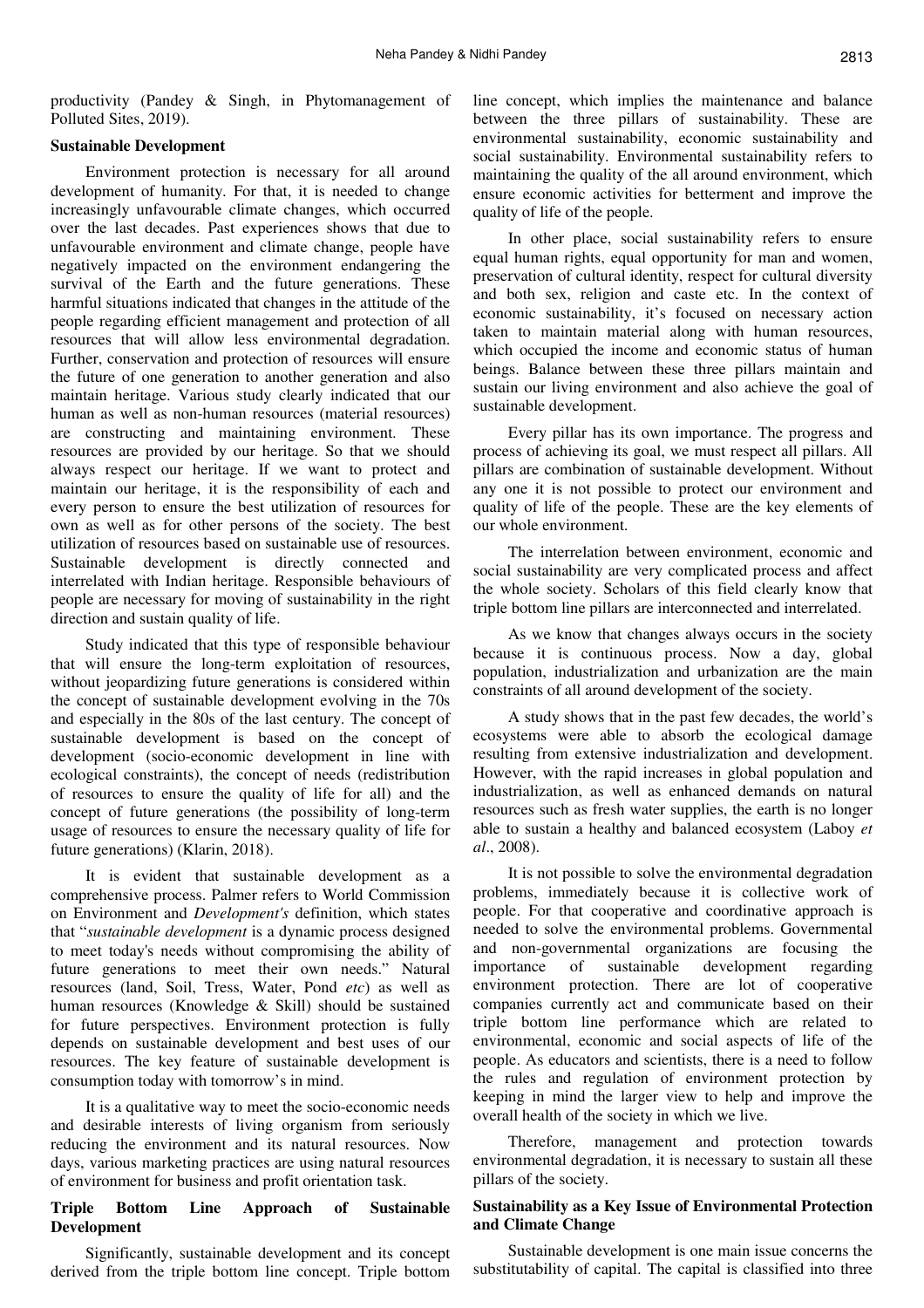basic parts. These are social, natural, and man-made. Capital is an adequate and credible alternative feature of natural capital. The base of sustainable development should be strong. The study of Stoddart, (2011) found that the weak sustainability explains that only the aggregate level of capital matters: man-made, or manufactured, capital is an adequate alternative to natural capital. Strong sustainability, on the other hand, recognizes the unique features of natural resources that cannot be replaced by manufactured capital. Most ecologists and environmentalists have favourable opinion regarding strong sustainability.

Ecologists and environmentalists think about less degradation of resources and protection regarding environment. Lot of studies or researches conducted in this areas which truly explain if we want to protect our environment, for that people must use the natural resources for own purpose in the very significant manner. Manner able uses of resources sustain our current and future also. Government of India launched various programmes and plans for betterment of environment but these plans and procedures do not give proper results. Therefore, effective programme always must be based on grass-root level of environment. Less and proper use of natural resources always keep in mind. The views of Dernbach (1998) supported this paper.

According to Dernbach (1998) viewed that appreciation of our natural resource constraints is also in our best interest. Truly rational and "effective governance requires a nation to consider and protect the environment and natural resources on which its current and future development depend. Any other approach is self-defeating. The connections between the environment and development thus provide a powerful rationale for environmental protection enlightened selfinterest." This inherent interdependence between the longterm stability of the environment and the economy is the foundation of sustainable development.

Another similar finding of Porter's win hypothesis that a trade-off isn't necessary, sustainable development policies look to tackle the sources of environmental degradation, not just the symptoms, while still providing opportunities and creating incentives for economic advancement (Porter & Vander Linde, 1995).

The principlistic approach of sustainable development pointed out the integration of all these pillars i.e. environmental, social and economic. These three elements or pillars mainly concerns about all aspects of decision-making process.

Natural resources like clean air, water, plants, trees, forest, soil etc. All resources are considered natural goods which are commonly used by the people for own purpose. It is the responsibility of public sector to maintain and sustain these natural goods and services. In other words, Government must be focused on preparation of consumer's goods and internalize the complete costs of pollution and ensure sustainable development.

The intergeneration equity is the main part of sustainable development. The responsibility of present generation is to maintain traditional environmental heritage and conservation of natural resources for future generation. Here, the main focusing point is that to co-ordinate long term sustainability regarding environmental, social, territories and economic aspects of decision making process. Therefore, sustainable development requires the elimination of fragmentation; that is, environmental, social, and economic concerns must be integrated throughout decision making processes in order to move towards development that is truly sustainable.

Sustainability is the multidimensional in nature. The socio-economic, biological and ecological aspects are the key characteristics of sustainability. Mentioned all these three aspects (socio-economic, biological and ecological aspects) are made eco-efficiency in the environment. A study of Kuosmanen and Kortelainen (2005) suggested that ecoefficiency is a skillful tool of sustainable development. Ecoefficiency creates and provides maximum level of economic production with less environmental degradation. Utmost, the concept of eco-efficiency is employed in all the business-firm along with wide spread coverage al national level.

Eco-efficiency, the World Business Council for Sustainable Development (WBCSD) first used the term in 1992 in its publication "Changing Course." The critical aspects and features of eco-efficient management companies are producing goods and services with less raw-materials & energy and greater service intensity towards products *etc*.

On the other side, Huppes and Ishikawa (2005) found that environmental productivity, intensity, cost improvement and cost-effectiveness were basic elements of eco-efficiency were basic elements rises in imbalance manner, then these create degradation and negatively impact on environment.

For the attainment of dynamic completion, it is necessary to measure the main issues of sustainability and eco-efficiency. It is the responsibility of policy makers who design various policies regarding adjustment and efficiency of environment.

As the Hypothesis of Porter & Vander Linde (1995) states properly designed environmental policies that make use of market incentives can encourage the introduction of new technologies and reduce production waste. The scholars of eco-efficiency concluded that policy design and public support are crucial element to the success of these incentives. The background of eco-efficiency carried out market based environmental efforts. Today, traditional command and policies have less used than modern policies. Today those market-based environmental tools are generally perceived as more "business friendly" than traditional command and control policies (Cooper & Vargas, 2004).

#### **Sustainable Development and Green Marketing**

Due to technological advancement, green marketing systems are ready to address the concerns about the natural environment. This marketing process is directly related to social marketing issues. Protection and preservation of the valuable resources is important for survival and development of the man as a human being.

Green marketing has created new sense of growth, facilities and incentives in business from top to bottom. Although starting cost of production and modification may be high, but it will save money in long terms. Sustainable development is not the issue of one country alone. It is related to all the countries around the world. Now these days businessman's key strategy for sustainable development is green marketing.